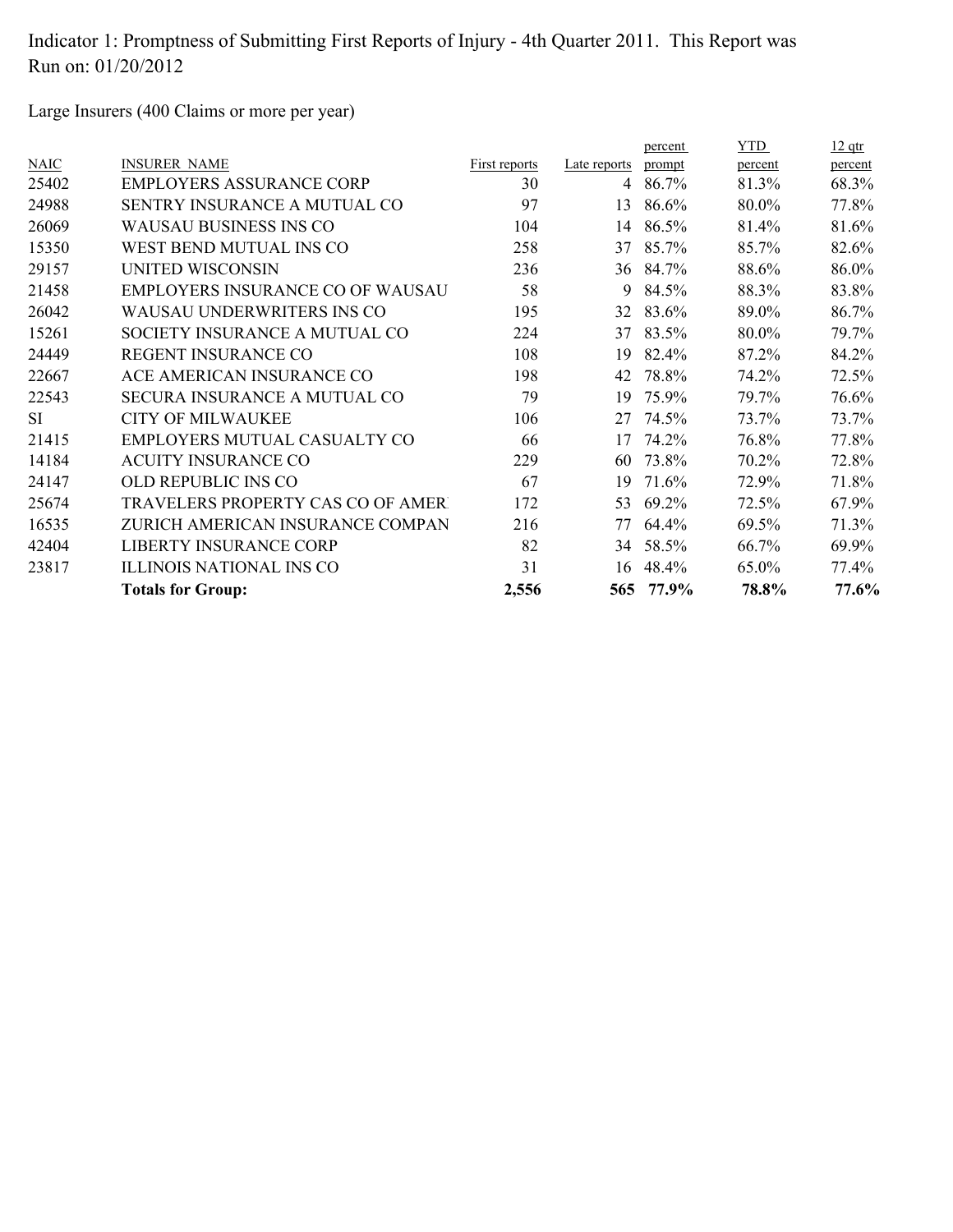Medium Size Insurers (65 -399 Claims or more per year)

| <b>NAIC</b> | <b>INSURER NAME</b>                  | <b>First reports</b> | Late reports   | percent<br>prompt | <b>YTD</b><br>percent | $12$ qtr<br>percent |
|-------------|--------------------------------------|----------------------|----------------|-------------------|-----------------------|---------------------|
| 23442       | PATRIOT GENL INS CO                  | 1                    | $\mathbf{0}$   | 100.0%            | 100.0%                | 82.3%               |
| 19380       | AMERICAN HOME ASSURANCE CO           | $\boldsymbol{0}$     | $\overline{0}$ | $0.0\%$           | 100.0%                | 58.3%               |
| 13935       | FEDERATED MUTUAL INS CO              | 13                   | $\overline{0}$ | 100.0%            | 94.1%                 | 90.9%               |
| 11527       | LEAGUE OF WIS MUNICIPALITIES MUTUA   | 34                   | 2              | 94.1%             | 93.5%                 | 89.9%               |
| 20508       | VALLEY FORGE INS CO                  | 17                   | 1              | 94.1%             | 89.7%                 | 84.1%               |
| 10998       | MICHIGAN COMMERICAL INS MUTUAL       | 21                   | $\overline{4}$ | 81.0%             | 88.8%                 | 80.1%               |
| 21407       | <b>EMCASCO INSURANCE CO</b>          | 54                   |                | 4 92.6%           | 88.3%                 | 82.0%               |
| SI          | <b>TARGET CORP (STORES)</b>          | 16                   | 4              | 75.0%             | 88.0%                 | 80.5%               |
| 19410       | COMMERCE & INDUSTRY INS CO           | 43                   | 9              | 79.1%             | 86.9%                 | 82.8%               |
| 14303       | <b>INTEGRITY MUTUAL INS CO</b>       | 44                   | 3              | 93.2%             | 86.5%                 | 84.9%               |
| 15091       | RURAL MUTUAL INS CO                  | 58                   | 8              | 86.2%             | 86.4%                 | 80.3%               |
| 19950       | WILSON MUTUAL INS CO                 | 57                   | 5              | 91.2%             | 84.9%                 | 79.8%               |
| 15377       | WESTERN NATIONAL MUTUAL INS CO       | 33                   | 6              | 81.8%             | 84.8%                 | 82.0%               |
| 11374       | <b>SFM MUTUAL INS CO</b>             | 48                   | 10             | 79.2%             | 84.7%                 | 85.8%               |
| 26425       | WAUSAU GENERAL INS CO                | 18                   | 2              | 88.9%             | 84.4%                 | 82.1%               |
| SI          | SCHNEIDER NATIONAL CARRIERS INC      | $\tau$               | $\overline{0}$ | 100.0%            | 84.4%                 | 77.0%               |
| 23043       | LIBERTY MUTUAL INS CO                | 44                   | 9              | 79.5%             | 83.5%                 | 82.3%               |
| SI          | NEWPAGE WISCONSIN SYSTEM INC         | 9                    | 3              | 66.7%             | 83.3%                 | 87.8%               |
| 19445       | NATIONAL UNION FIRE INS CO OF PITTSB | 29                   | $\overline{4}$ | 86.2%             | 83.0%                 | 81.8%               |
| 22659       | <b>INDIANA INSURANCE CO</b>          | 42                   | 9              | 78.6%             | 82.7%                 | 76.0%               |
| 10677       | CINCINNATI INSURANCE CO THE          | 56                   | 10             | 82.1%             | 82.6%                 | 78.7%               |
| 35386       | FIDELITY & GUARANTY INS CO           | 5                    | 1              | 80.0%             | 82.5%                 | 75.8%               |
| 13986       | FRANKENMUTH MUTUAL INS CO            | 31                   | 6              | 80.6%             | 81.5%                 | 65.9%               |
| SI          | DEPT OF ADMINISTRATION               | 61                   | 14             | 77.0%             | 81.3%                 | 82.4%               |
| 18988       | <b>AUTO OWNERS INS CO</b>            | 26                   | 6              | 76.9%             | 80.5%                 | 77.4%               |
| 29459       | TWIN CITY FIRE INS CO                | 58                   | 11             | 81.0%             | 80.0%                 | 79.5%               |
| 11371       | GREAT WEST CASUALTY CO               | 13                   | $\overline{2}$ | 84.6%             | 79.7%                 | 86.4%               |
| 24830       | CITIES & VILLAGES MUTUAL INS CO      | 17                   | 3              | 82.4%             | 78.9%                 | 78.9%               |
| 20494       | TRANSPORTATION INSURANCE CO          | 50                   | 8              | 84.0%             | 78.6%                 | 73.5%               |
| 24414       | <b>GENERAL CAS CO OF WI</b>          | 22                   | 6              | 72.7%             | 77.9%                 | 81.0%               |
| 31003       | TRI STATE INS CO OF MN               | 35                   | 8              | 77.1%             | 77.9%                 | 76.7%               |
| 23434       | MIDDLESEX INSURANCE CO               | 32                   |                | 6 81.3%           | 77.4%                 | 73.6%               |
| 23841       | NEW HAMPSHIRE INSURANCE CO           | 177                  |                | 45 74.6%          | 77.2%                 | 74.5%               |
| 23035       | LIBERTY MUTUAL FIRE INS CO           | 36                   |                | 10 72.2%          | 77.0%                 | 75.3%               |
| SI          | KOHLER CO                            | 17                   |                | 4 76.5%           | 76.9%                 | 73.4%               |
| 37885       | XL SPECIALTY INSURANCE COMPANY       | 18                   | 3              | 83.3%             | 76.8%                 | 75.1%               |
| 10166       | ACCIDENT FUND INS CO OF AMERICA      | 42                   | 13             | 69.0%             | 76.8%                 | 83.0%               |
| 28460       | SENTRY CASUALTY CO                   | 279                  | 65             | 76.7%             | 76.3%                 | 78.8%               |
| 19275       | AMERICAN FAMILY MUTUAL INS CO        | 25                   |                | 7 72.0%           | 76.0%                 | 76.3%               |
| SI          | UW-SYSTEM ADMINISTRATION             | 32                   |                | 11 65.6%          | 75.2%                 | 68.3%               |
| 11150       | ARCH INSURANCE CO                    | 21                   |                | 6 71.4%           | 75.0%                 | 73.2%               |
| 25682       | TRAVELERS INDEMNITY CO OF CT THE     | 105                  | 23             | 78.1%             | 74.3%                 | 65.4%               |
| SI          | <b>CITY OF MADISON</b>               | 27                   | 13             | 51.9%             | 73.8%                 | 64.3%               |
| 24228       | PEKIN INSURANCE CO                   | 16                   |                | 3 81.3%           | 73.6%                 | 73.6%               |
| 25666       | TRAVELERS INDEMNITY CO OF AMERICA    | 24                   |                | 9 62.5%           | 73.5%                 | 68.1%               |
| 40142       | AMERICAN ZURICH INS CO               | 33                   |                | 6 81.8%           | 72.7%                 | 74.7%               |
| 10804       | CONTINENTAL WESTERN INS CO           | 13                   |                | 3 76.9%           | 72.2%                 | 68.8%               |
| 31895       | AMERICAN INTERSTATE INS CO           | 27                   |                | 5 81.5%           | 72.0%                 | 70.4%               |
|             |                                      |                      |                |                   |                       |                     |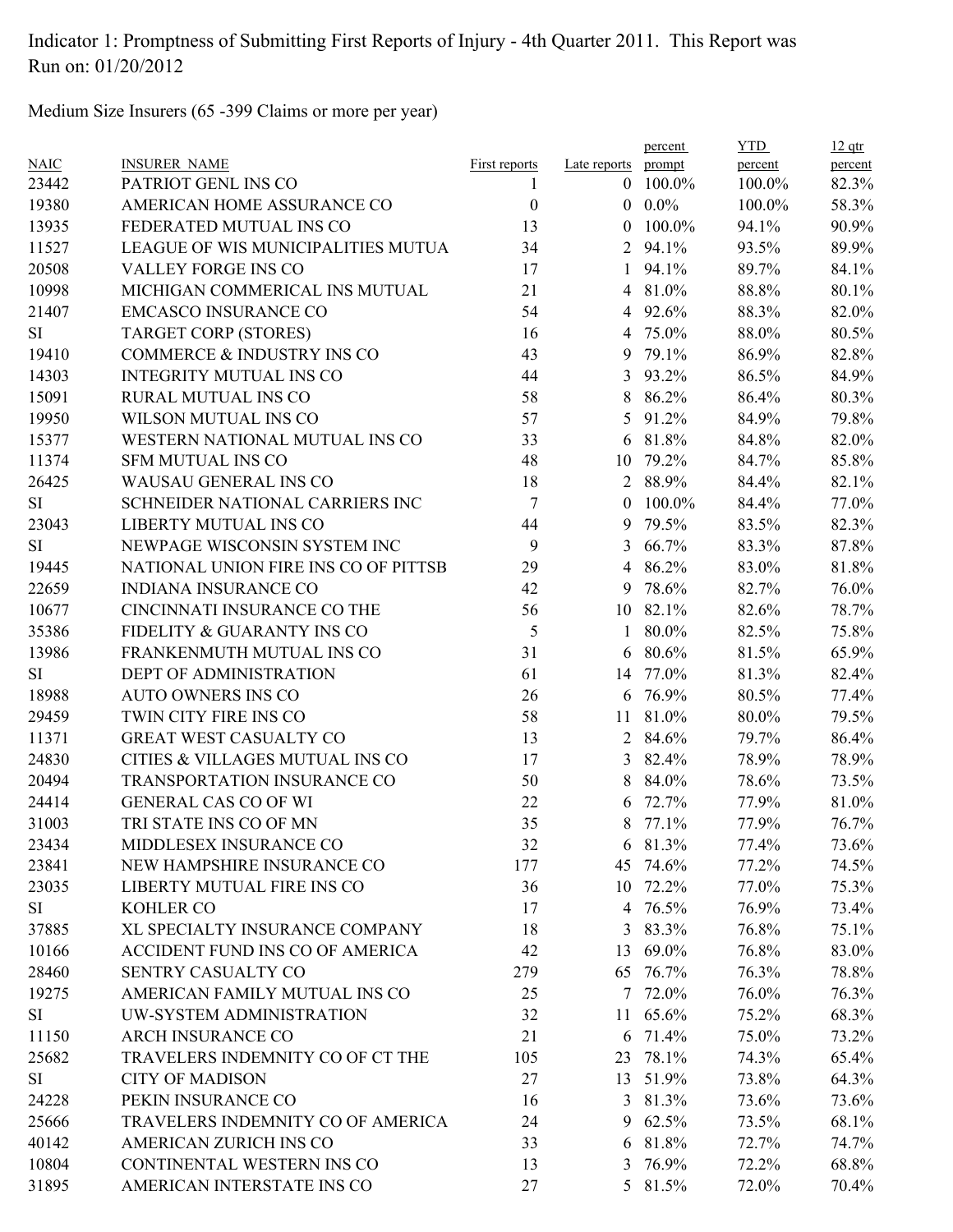Medium Size Insurers (65 -399 Claims or more per year)

|                                    |               |              | percent | <b>YTD</b>                                                                                                 | $12$ qtr |
|------------------------------------|---------------|--------------|---------|------------------------------------------------------------------------------------------------------------|----------|
| <b>INSURER NAME</b>                | First reports | Late reports | prompt  | percent                                                                                                    | percent  |
| INDEMNITY INSURANCE CO OF NORTH AP | 8             |              |         | 71.4%                                                                                                      | 76.4%    |
| NATIONWIDE MUTUAL INS CO           | 15            |              |         | 69.8%                                                                                                      | 71.3%    |
| FEDERAL INSURANCE CO               | 21            |              |         | 69.0%                                                                                                      | 69.0%    |
| INSURANCE COMPANY OF STATE OF PAT  | 30            |              |         | 65.6%                                                                                                      | $77.2\%$ |
| MILWAUKEE BOARD OF SCHOOL DIR      | 90            | 30           |         | 63.8%                                                                                                      | 59.7%    |
| HASTINGS MUTUAL INS CO             | 32            |              |         | 63.5%                                                                                                      | 69.5%    |
| MILWAUKEE TRANSPORT SERVICES INC   | 8             |              |         | 57.7%                                                                                                      | 68.0%    |
| <b>COUNTY OF MILWAUKEE</b>         | 32            | 16           | 50.0%   | $43.1\%$                                                                                                   | 24.7%    |
| <b>Totals for Group:</b>           | 2,122         |              |         | 78.2%                                                                                                      | 76.1%    |
|                                    |               |              |         | 3 $62.5\%$<br>6 60.0%<br>6 71.4%<br>14 53.3%<br>66.7%<br>$12 \quad 62.5\%$<br>$4\quad 50.0\%$<br>481 77.3% |          |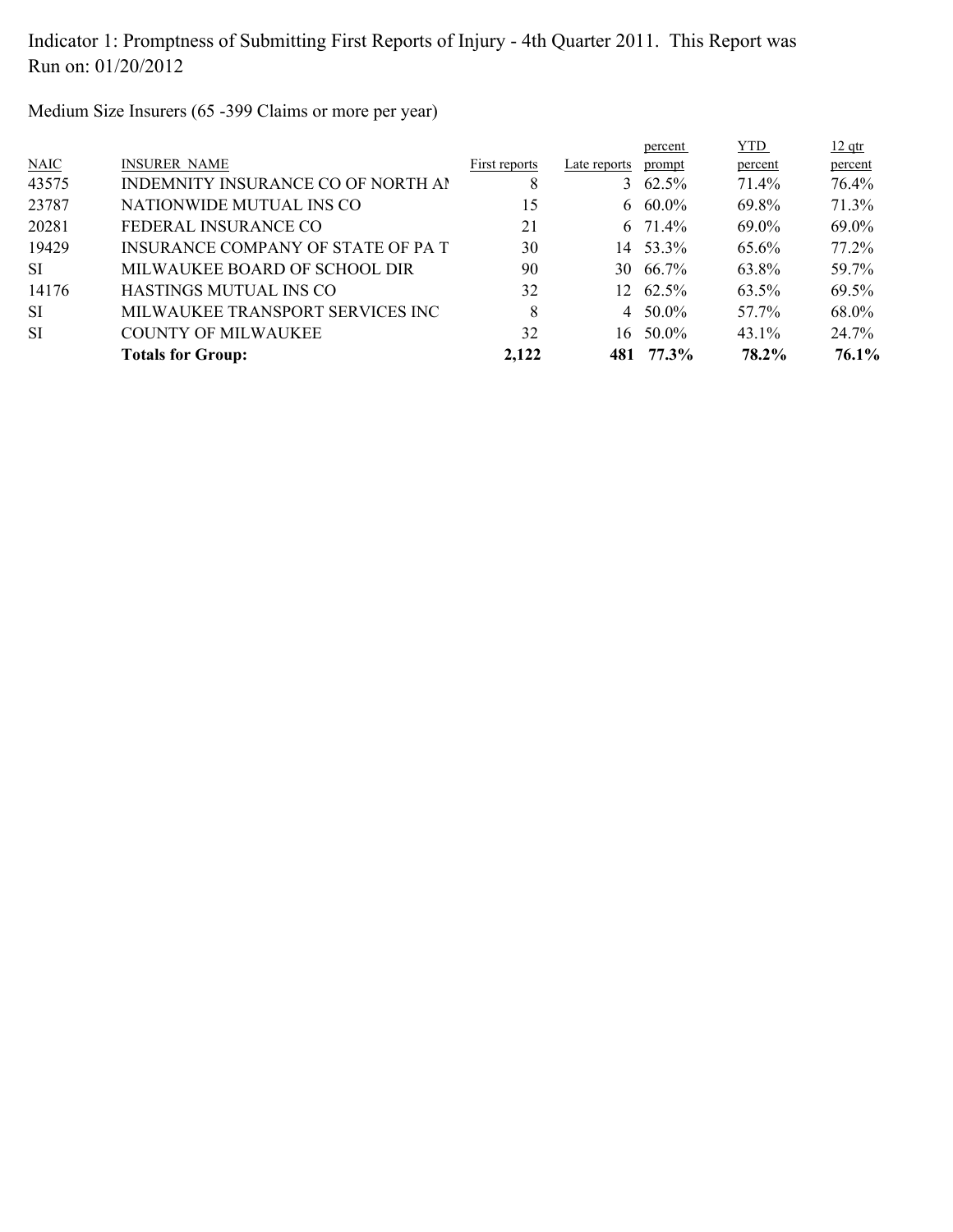Small Size Insurers (Less than 65 Claims per year)

| <b>NAIC</b> | <b>INSURER NAME</b>                 | First reports           | Late reports   | percent<br>prompt | <b>YTD</b><br>percent | $12$ qtr<br>percent |
|-------------|-------------------------------------|-------------------------|----------------|-------------------|-----------------------|---------------------|
| 14591       | MILWAUKEE INS COMPANY               | $\boldsymbol{0}$        |                | $0.0\%$           | $0.0\%$               | 100.0%              |
| SI          | THE VOLLRATH COMPANY LLC            | 8                       | $\theta$       | 100.0%            | 92.3%                 | 94.5%               |
| SI          | FEDEX FREIGHT INC                   | 3                       | 1              | 66.7%             | 84.2%                 | 92.6%               |
| SI          | WISCONSIN BELL INC                  | 11                      | 1              | 90.9%             | 90.7%                 | 90.1%               |
| 25976       | UTICA MUTUAL INS CO                 | $\mathbf{1}$            | $\theta$       | 100.0%            | 100.0%                | 89.5%               |
| SI          | <b>CITY OF GREEN BAY</b>            | 4                       | $\overline{0}$ | 100.0%            | 84.6%                 | 88.9%               |
| SI          | <b>KWIK TRIP INC</b>                | $\boldsymbol{7}$        |                | 2 71.4%           | 89.5%                 | 88.4%               |
| 36463       | DISCOVER PROPERTY & CASUALTY INSUI  | 8                       | $\mathbf{1}$   | 87.5%             | 83.7%                 | 88.1%               |
| 33600       | L M INSURANCE CORP                  | 11                      |                | 2 81.8%           | 88.5%                 | 87.9%               |
| SI          | <b>COUNTY OF WASHINGTON</b>         | 8                       |                | 2 75.0%           | 87.5%                 | 86.5%               |
| SI          | JOURNAL SENTINEL INC                | $\boldsymbol{0}$        | $\overline{0}$ | $0.0\%$           | 100.0%                | 86.0%               |
| 21180       | <b>SENTRY SELECT</b>                | 5                       | 1              | 80.0%             | 86.4%                 | 84.5%               |
| 20443       | CONTINENTAL CASUALTY CO             | 5                       | $\mathbf{1}$   | 80.0%             | 93.8%                 | 84.3%               |
| 19682       | HARTFORD FIRE INSURANCE CO          | 5                       | $\theta$       | 100.0%            | 84.0%                 | 83.6%               |
| 12006       | <b>DISTRICTS MUTUAL INS</b>         | 5                       | 1              | 80.0%             | 96.0%                 | 83.5%               |
| SI          | <b>CITY OF RACINE</b>               | $\overline{2}$          | $\overline{0}$ | 100.0%            | 83.3%                 | 82.9%               |
| SI          | MARTEN TRANSPORT LTD                | 12                      |                | 2 83.3%           | 70.4%                 | 82.8%               |
| 14508       | MICHIGAN MILLERS MUTUAL INS CO      | $\mathbf{1}$            | $\theta$       | 100.0%            | 100.0%                | 82.5%               |
| SI          | <b>COUNTY OF WINNEBAGO</b>          | $\mathbf{1}$            | $\bf{0}$       | 100.0%            | 81.8%                 | 82.4%               |
| 13021       | UNITED FIRE & CASUALTY CO           | 9                       | 3              | 66.7%             | 69.8%                 | 82.3%               |
| 30104       | HARTFORD UNDERWRITERS INS CO        | $\overline{7}$          | $\mathbf{1}$   | 85.7%             | 88.2%                 | 82.2%               |
| 41394       | BENCHMARK INSURANCE CO              | $\overline{2}$          |                | $0$ 100.0%        | 77.3%                 | 81.8%               |
| 33588       | FIRST LIBERTY INS CORP THE          | $\overline{\mathbf{3}}$ | $\overline{0}$ | 100.0%            | 82.4%                 | 81.8%               |
| 26956       | WIS COUNTY MUTUAL INS CORP          | 9                       | $\mathbf{1}$   | 88.9%             | 86.1%                 | 81.8%               |
| SI          | <b>BRUNSWICK CORPORATION</b>        | 9                       |                | 88.9%             | 82.4%                 | 81.4%               |
| SI          | <b>CITY OF KENOSHA</b>              | $\overline{7}$          |                | 2 71.4%           | 76.9%                 | 80.8%               |
| SI          | <b>USF HOLLAND INC</b>              | $\overline{\mathbf{3}}$ | $\overline{0}$ | 100.0%            | 82.8%                 | 80.7%               |
| SI          | <b>COLUMBIA-ST MARY'S GROUP</b>     | 9                       | $\overline{0}$ | 100.0%            | 86.0%                 | 80.2%               |
| 29424       | HARTFORD CASUALTY INS CO            | 16                      | 8              | 50.0%             | 72.5%                 | 80.1%               |
| 25887       | UNITED STATES FIDELITY & GUARANTY ( | 6                       | 3              | 50.0%             | 82.7%                 | 79.1%               |
| SI          | <b>COUNTY OF DANE</b>               | 18                      | 5              | 72.2%             | 75.5%                 | 78.5%               |
| SI          | KENOSHA UNIFIED SCHOOL DISTRICT     | 3                       |                | 1 $66.7\%$        | 75.0%                 | 78.0%               |
| 20397       | VIGILANT INSURANCE CO               | 10                      | $\theta$       | 100.0%            | 81.6%                 | 77.9%               |
| 10472       | <b>CAPITOL INDEMNITY CORP</b>       | $\mathfrak{Z}$          | 1              | 66.7%             | 73.7%                 | 76.0%               |
| SI          | <b>BRIGGS &amp; STRATTON CORP</b>   | 6                       | $\mathbf{1}$   | 83.3%             | 85.0%                 | 75.9%               |
| 19259       | SELECTIVE INS CO OF SOUTH CAROLINA  | 12                      | 5              | 58.3%             | 69.8%                 | 75.4%               |
| 21865       | ASSOCIATED INDEMNITY CORP           | $\mathbf{1}$            | $\theta$       | 100.0%            | 100.0%                | 75.0%               |
| 19038       | TRAVELERS CASUALTY & SURETY CO      | 15                      |                | 4 73.3%           | 82.6%                 | 74.4%               |
| 25143       | STATE FARM FIRE & CASUALTY CO       | 6                       |                | 83.3%             | 76.9%                 | 74.1%               |
| SI          | <b>GENERAL MOTORS LLC</b>           | 0                       | $\overline{0}$ | $0.0\%$           | $0.0\%$               | 73.3%               |
| 20478       | NATIONAL FIRE INS CO OF HARTFORD    | 5                       | 3              | 40.0%             | 70.0%                 | 72.9%               |
| 23108       | LUMBERMEN'S UNDERWRITING ALLIANC    | 4                       |                | 75.0%             | 86.7%                 | 72.5%               |
| 18767       | CHURCH MUTUAL INSURANCE CO          | 8                       |                | 87.5%             | 76.9%                 | 72.0%               |
| 19402       | CHARTIS PROPERTY CASUALTY CO        | 1                       | 1              | $0.0\%$           | 57.1%                 | 71.4%               |
| SI          | CNH AMERICA LLC                     | 10                      | 4              | $60.0\%$          | 60.5%                 | 70.7%               |
| 25615       | <b>CHARTER OAK FIRE INS CO</b>      | 5                       |                | 2 60.0%           | 79.3%                 | 69.8%               |
| SI          | STOUGHTON TRAILERS, LLC             | 4                       |                | $0$ 100.0%        | 66.7%                 | 69.7%               |
|             |                                     |                         |                |                   |                       |                     |
| 11250       | <b>COMMUNITY INS CORP</b>           | $\boldsymbol{0}$        |                | $0.0\%$           | $0.0\%$               | 66.7%               |